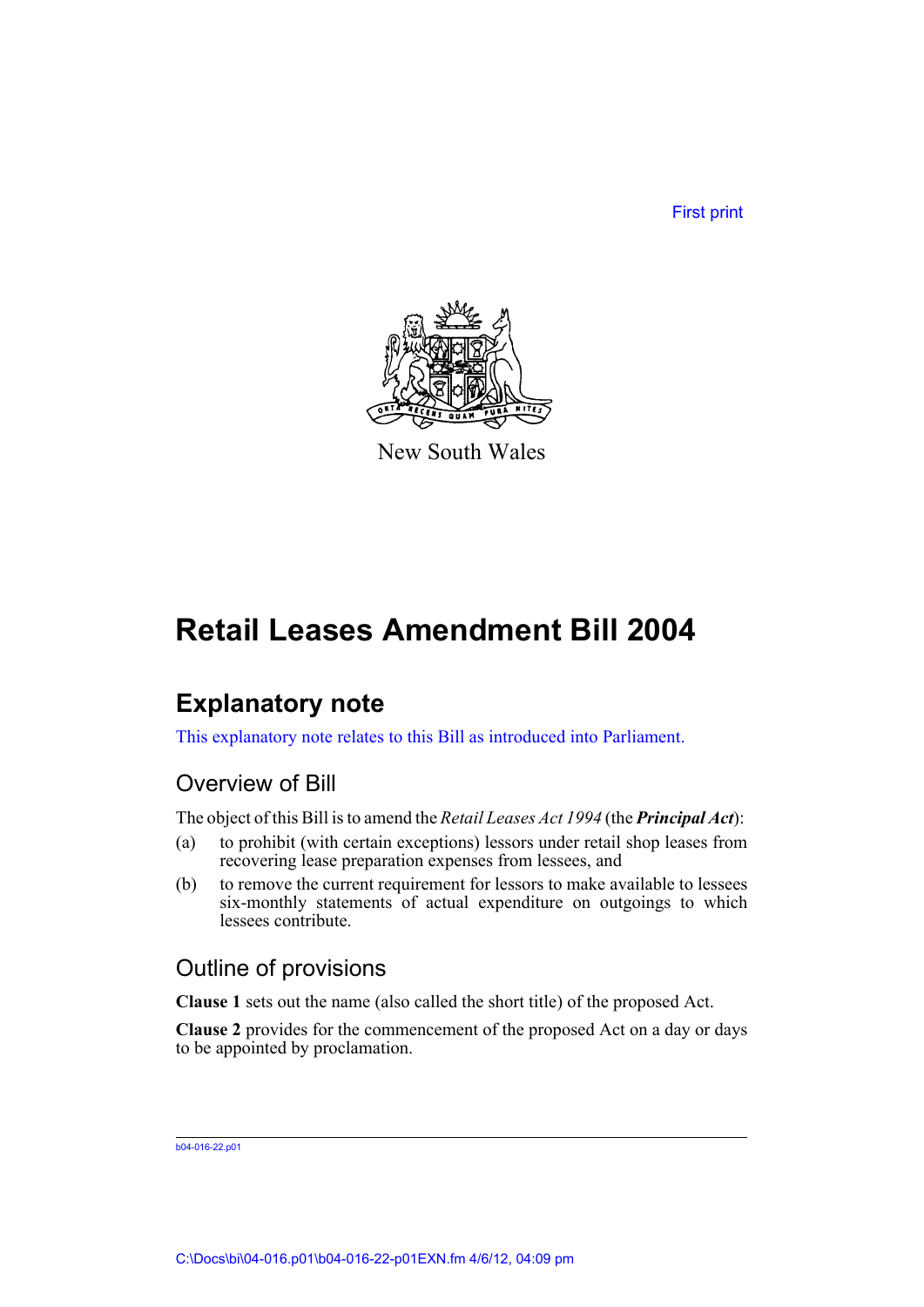Explanatory note

**Clause 3** is a formal provision that gives effect to the amendments to the Principal Act set out in Schedule 1.

#### **Schedule 1 Amendments**

The proposed amendments regarding lease preparation expenses are made by way of amendments to sections 14 and 45 of the Principal Act. Sections 14 and 45 make it an offence for a person, as lessor or on behalf of the lessor, to seek or accept the payment of key-money in connection with granting, renewing or extending a retail shop lease and also provide that any provision of a retail shop lease is void to the extent that it requires or has the effect of requiring the payment of key-money in connection with granting, renewing or extending a lease.

**Schedule 1 [3]** amends section 14 of the Principal Act to also make it an offence for a person, as lessor or on behalf of the lessor, to seek or accept the payment, in connection with the granting of a retail shop lease, of lease preparation expenses. The amendment also provides that any provision of a retail shop lease is void to the extent that it requires or has the effect of requiring the payment of lease preparation expenses in connection with the granting of the lease. Lease preparation expenses are defined, by a definition inserted in section 3 of the Principal Act by **Schedule 1 [1]**, as legal or other expenses incurred by the lessor in connection with the preparation or entering into of a retail shop lease, except for registration fees under the *Real Property Act 1900*.

**Schedule 1 [5]** inserts proposed section 14 (4) and (5) into the Principal Act. Proposed section 14 (4) provides that section 14, as amended, does not preclude any right a person, as lessor or on behalf of the lessor, may have to recover a reasonable sum from the lessee in respect of expenses incurred by the lessor in connection with making amendments to the proposed lease requested by the lessee. Lessee-requested amendments in connection with which lease preparation expenses are allowed to be recovered do not include amendments in respect of certain particulars, amendments in respect of terms a lessor fails to include or omit as agreed and amendments requested before a lessee's disclosure statement is given. Proposed section 14  $(5)$  requires a lessor to provide the prospective lessee or lessee with a copy of any account presented to the lessor in respect of lease preparation expenses that the lessee is liable to pay. **Schedule 1 [4]** makes a consequential amendment.

**Schedule 1 [7], [8] and [9]** make amendments that correspond to the amendments proposed by **Schedule 1 [3], [4] and [5]** in respect of the renewal or extension of a retail shop lease.

Explanatory note page 2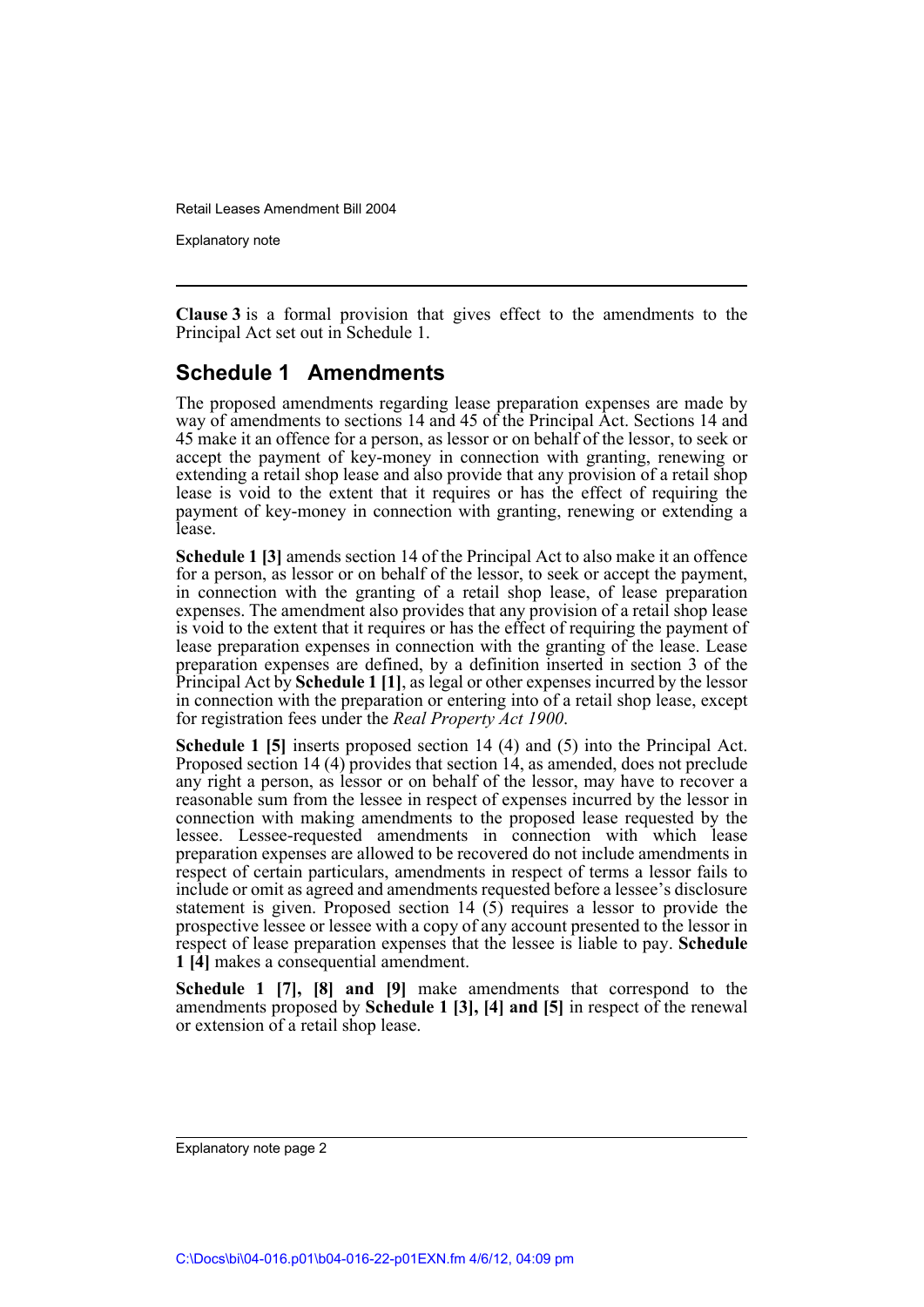Explanatory note

**Schedule 1 [2]** omits section 13, which currently makes provision with respect to the payment by a lessee of a reasonable sum in respect of any legal or other expenses incurred in connection with the preparation of a retail shop lease.

**Schedule 1 [6]** omits section 27 (c) and (d) of the Principal Act. Those provisions currently impose a requirement on a lessor to make available for examination by a lessee a six-monthly written expenditure statement by the lessor on account of outgoings to which the lessee contributes.

**Schedule 1 [10]** authorises the making of savings and transitional regulations consequent on the enactment of the proposed Act.

**Schedule 1 [11]** inserts a savings provision to the effect that each of sections 13, 14 and 45 of the Principal Act, as in force before the amendment of the section by the proposed Act, continues to apply to a grant, renewal or extension of a retail shop lease that took effect before that amendment.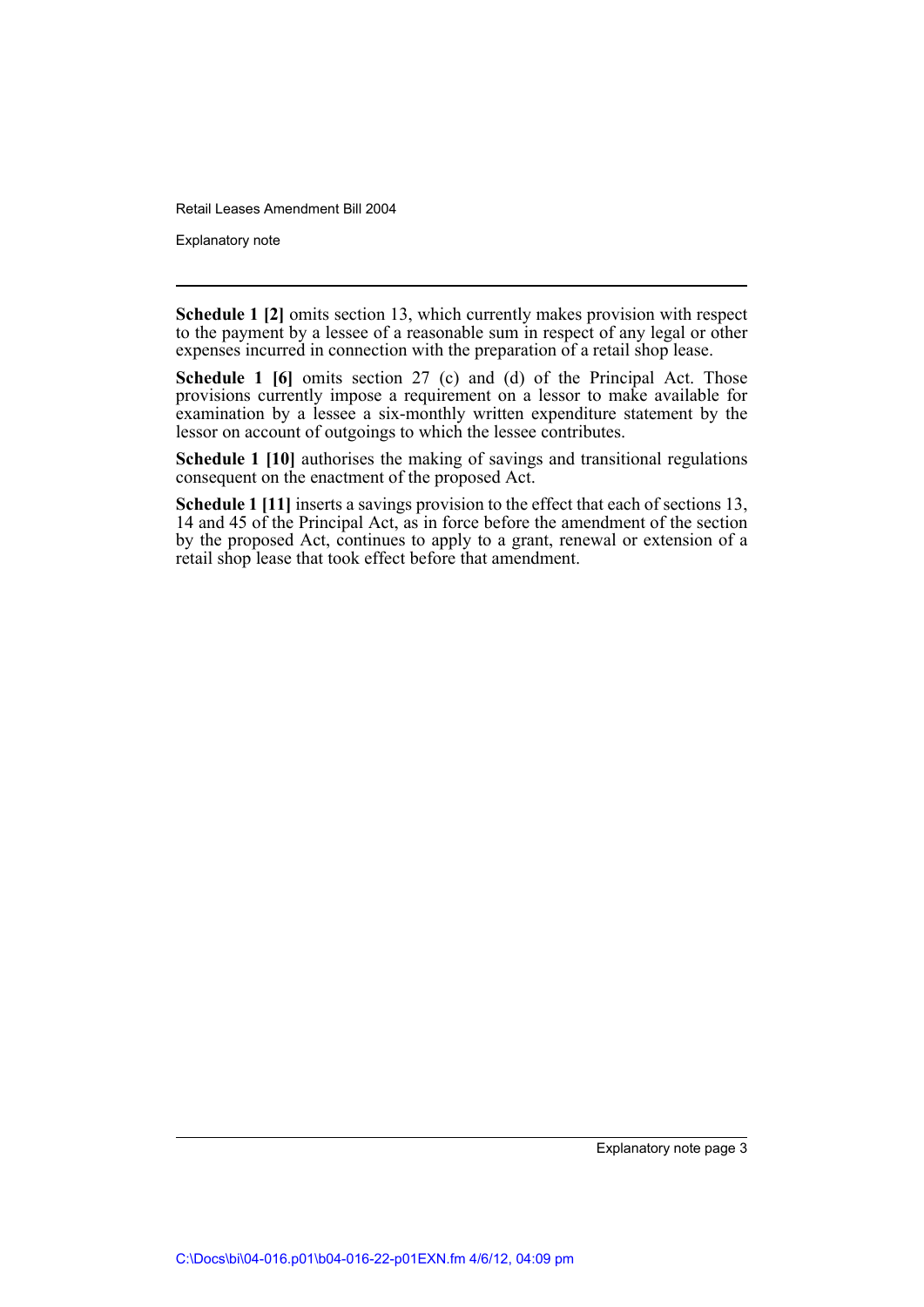Explanatory note

Explanatory note page 4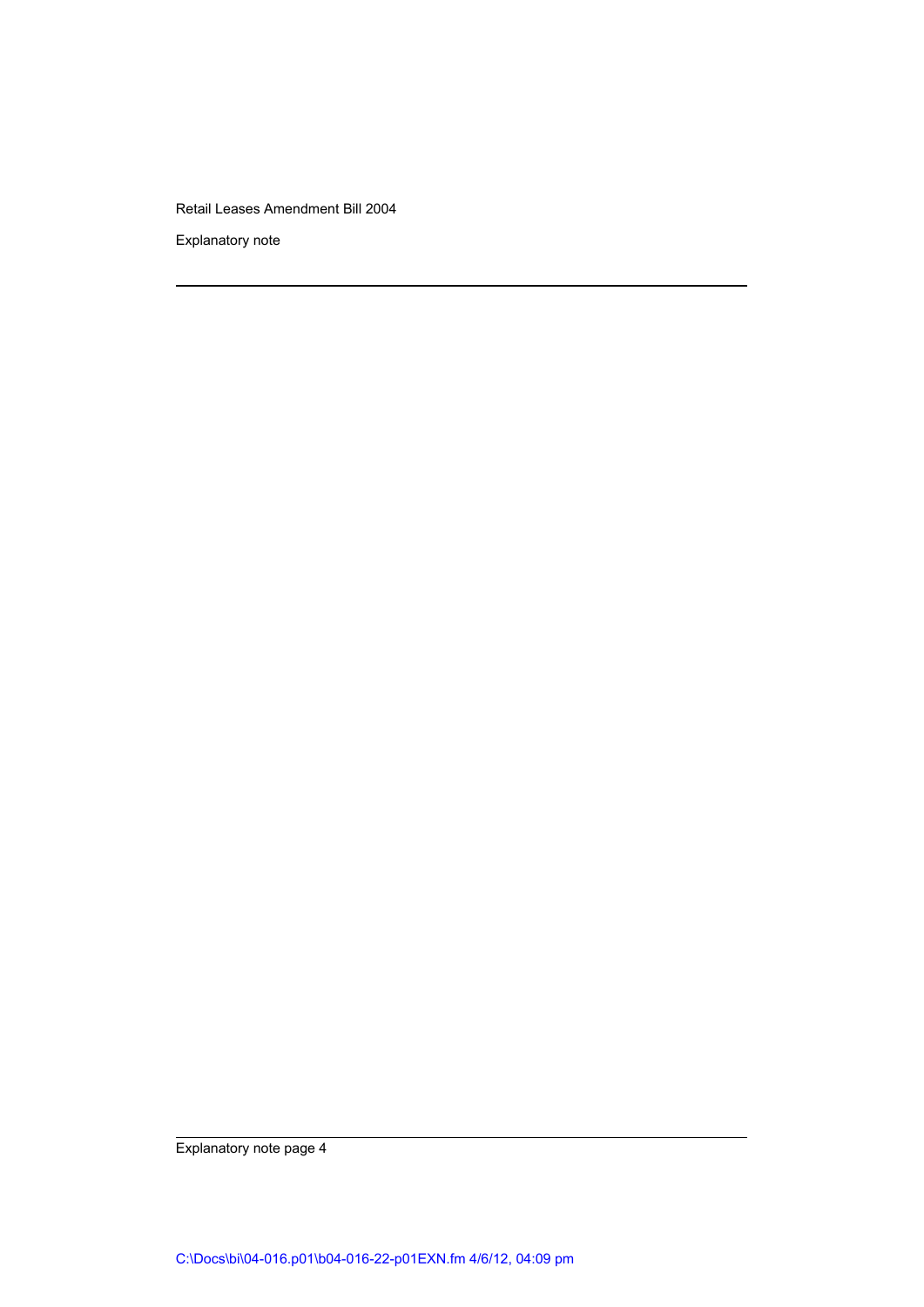First print



New South Wales

# **Retail Leases Amendment Bill 2004**

### **Contents**

|   |                                             | Page |
|---|---------------------------------------------|------|
| 1 | Name of Act                                 |      |
|   | 2 Commencement                              |      |
|   | 3 Amendment of Retail Leases Act 1994 No 46 |      |
|   | Schedule 1 Amendments                       | 3    |

b04-016-22.p01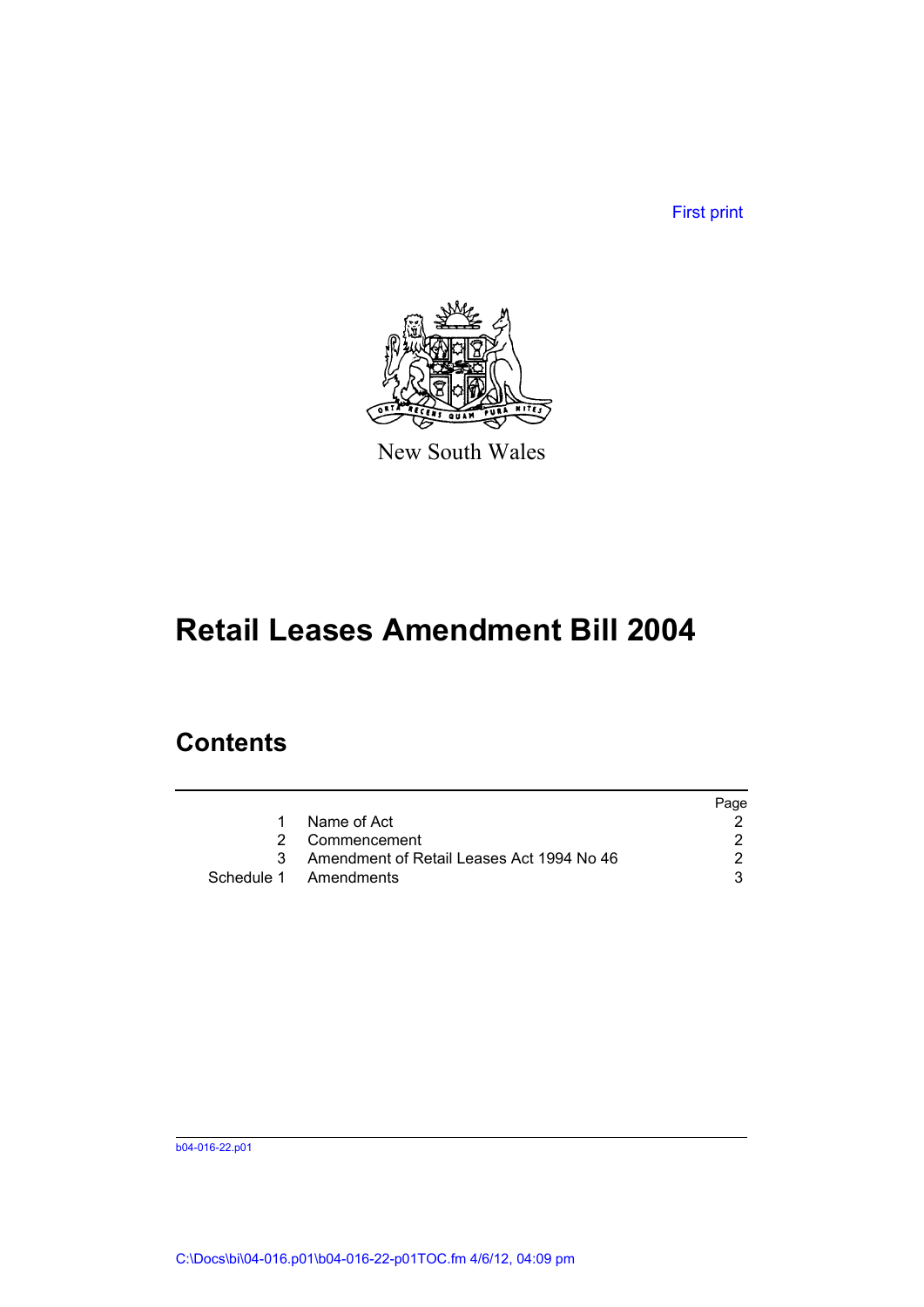**Contents** 

Page

Contents page 2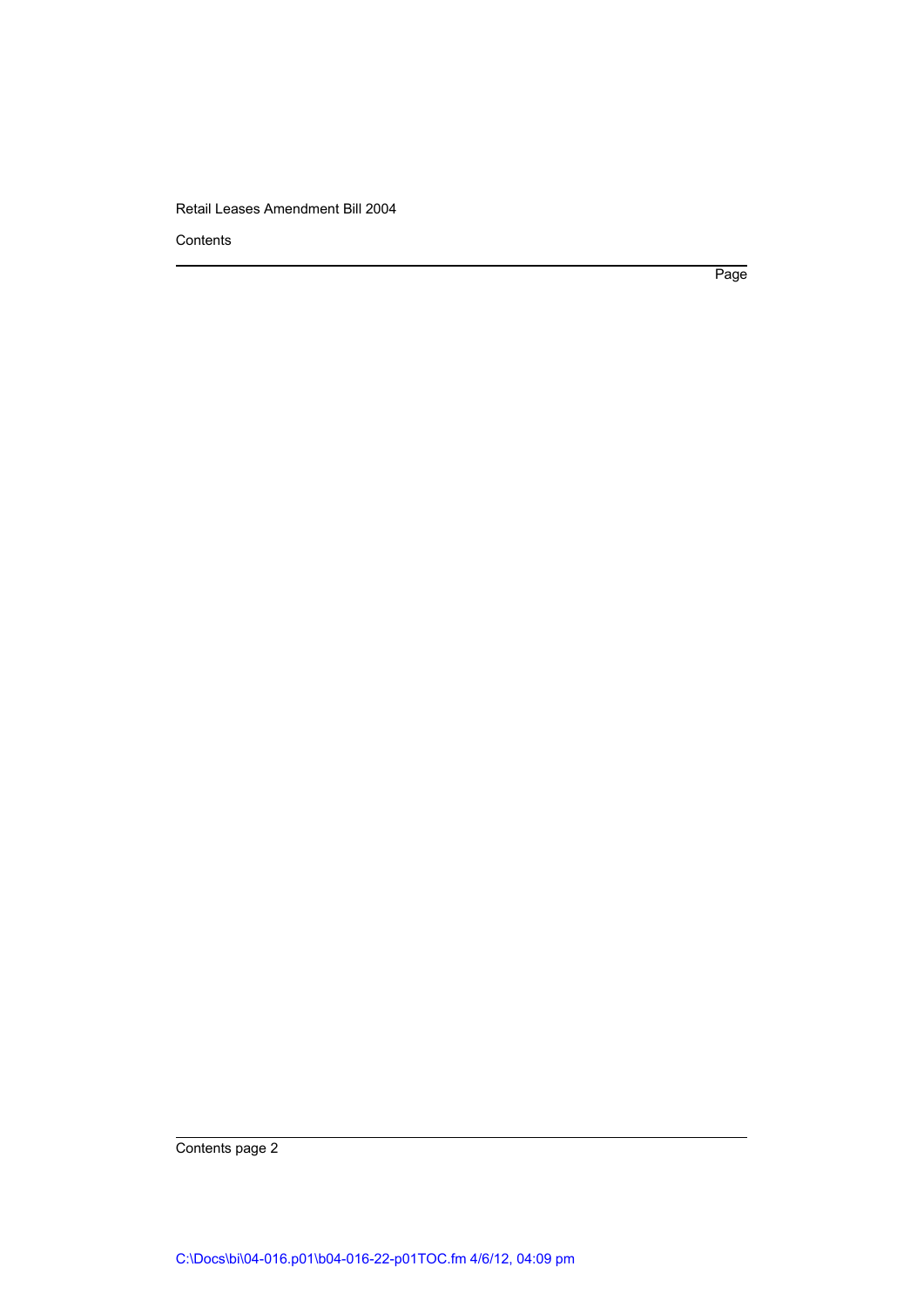

New South Wales

## **Retail Leases Amendment Bill 2004**

No , 2004

#### **A Bill for**

An Act to amend the *Retail Leases Act 1994* with respect to lease preparation expenses and statements of expenditure on outgoings; and for other purposes.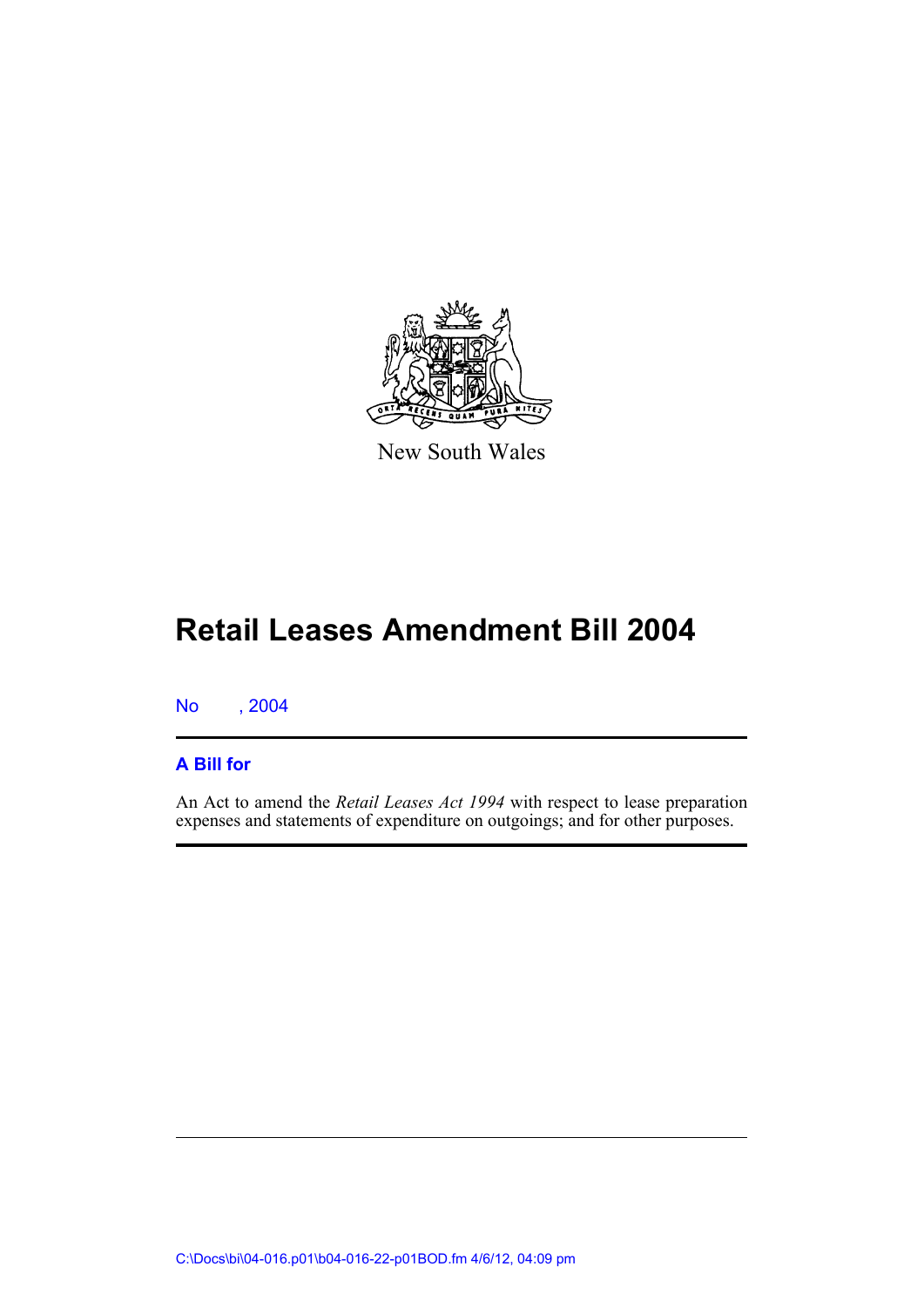<span id="page-7-2"></span><span id="page-7-1"></span><span id="page-7-0"></span>

| The Legislature of New South Wales enacts: |                                                                                                                     |             |
|--------------------------------------------|---------------------------------------------------------------------------------------------------------------------|-------------|
| 1                                          | Name of Act<br>This Act is the <i>Retail Leases Amendment Act 2004</i> .                                            | 2<br>3      |
| 2                                          | Commencement<br>This Act commences on a day or days to be appointed by<br>proclamation.                             | 4<br>5<br>6 |
| 3                                          | Amendment of Retail Leases Act 1994 No 46<br>The <i>Retail Leases Act 1994</i> is amended as set out in Schedule 1. | 7<br>8      |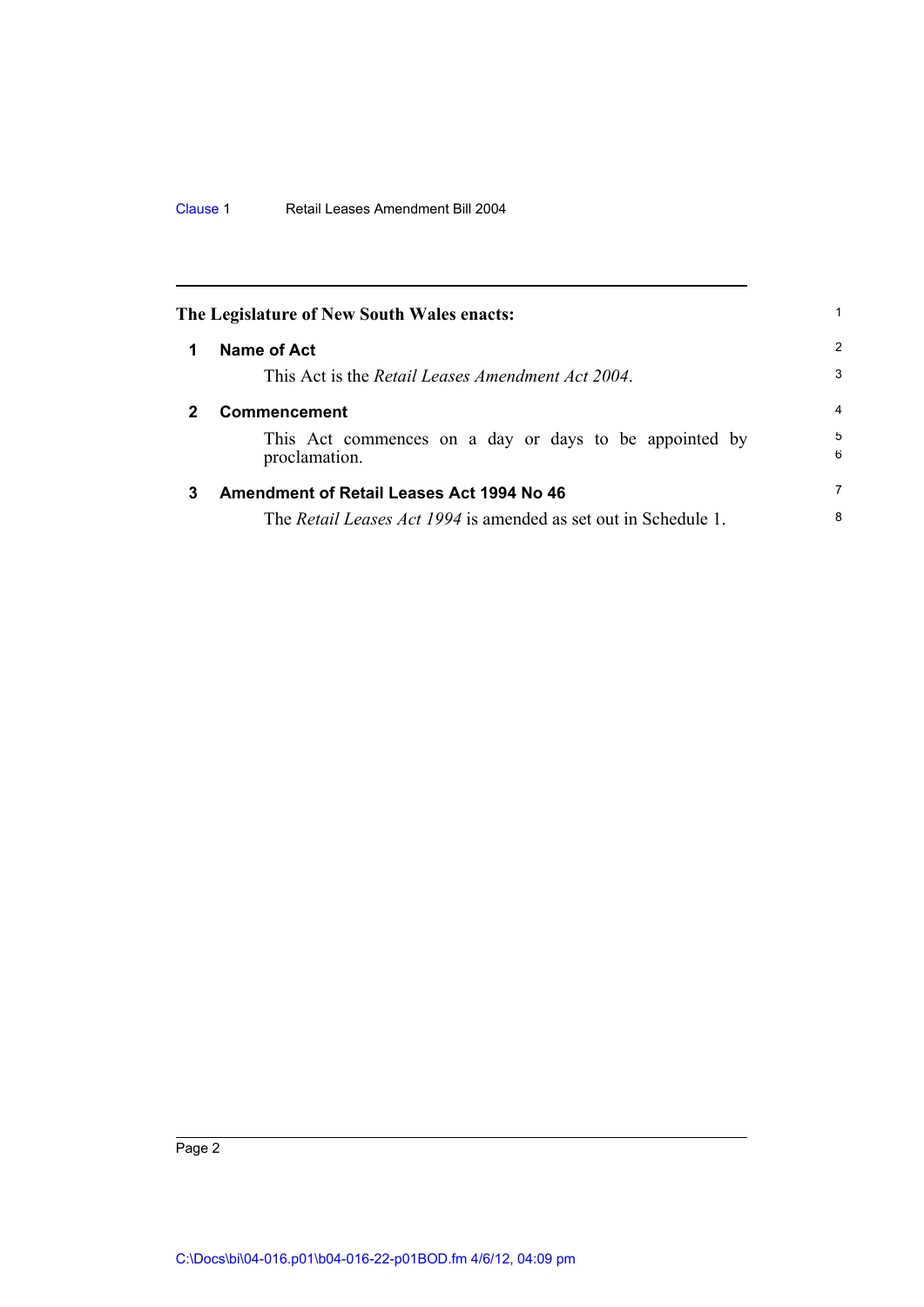Amendments Schedule 1

l.

l.

<span id="page-8-0"></span>

|       |                     | <b>Schedule 1 Amendments</b>                                                                                                                                                                                                                                                                                                                                                                                                                                                           | $\mathbf{1}$                                 |
|-------|---------------------|----------------------------------------------------------------------------------------------------------------------------------------------------------------------------------------------------------------------------------------------------------------------------------------------------------------------------------------------------------------------------------------------------------------------------------------------------------------------------------------|----------------------------------------------|
|       |                     | (Section 3)                                                                                                                                                                                                                                                                                                                                                                                                                                                                            | 2                                            |
| [1]   |                     | <b>Section 3 Definitions</b>                                                                                                                                                                                                                                                                                                                                                                                                                                                           | 3                                            |
|       |                     | Insert in alphabetical order:                                                                                                                                                                                                                                                                                                                                                                                                                                                          | 4                                            |
|       |                     | <i>lease preparation expenses</i> means legal or other expenses<br>incurred by the lessor in connection with the preparation or<br>entering into of a retail shop lease, except for registration fees<br>under the <i>Real Property Act 1900</i> .                                                                                                                                                                                                                                     | 5<br>6<br>$\overline{7}$<br>8                |
| [2]   |                     | <b>Section 13 Lease preparation costs</b>                                                                                                                                                                                                                                                                                                                                                                                                                                              | 9                                            |
|       | Omit the section.   |                                                                                                                                                                                                                                                                                                                                                                                                                                                                                        | 10                                           |
| $[3]$ |                     | Section 14 Key-money and lease preparation expenses prohibited                                                                                                                                                                                                                                                                                                                                                                                                                         | 11                                           |
|       |                     | Omit section 14 (1). Insert instead:                                                                                                                                                                                                                                                                                                                                                                                                                                                   | 12                                           |
|       | (1)                 | A person must not, as lessor or on behalf of the lessor, seek or<br>accept the payment of key-money or lease preparation<br>expenses in connection with the granting of a retail shop lease<br>and any provision of a retail shop lease is void to the extent<br>that it requires or has the effect of requiring the payment of<br>key-money or lease preparation expenses in connection with<br>the granting of the lease.                                                            | 13<br>14<br>15<br>16<br>17<br>18<br>19       |
| [4]   | Section 14 (3) (a)  |                                                                                                                                                                                                                                                                                                                                                                                                                                                                                        | 20                                           |
|       | Omit the paragraph. |                                                                                                                                                                                                                                                                                                                                                                                                                                                                                        | 21                                           |
| [5]   |                     | Section 14 (4) and (5)                                                                                                                                                                                                                                                                                                                                                                                                                                                                 | 22                                           |
|       |                     | Insert after section $14(3)$ :                                                                                                                                                                                                                                                                                                                                                                                                                                                         | 23                                           |
|       | (4)                 | This section does not prevent a person, as lessor or on behalf<br>of the lessor, from requiring payment by a prospective lessee<br>or the lessee of a reasonable sum in respect of lease<br>preparation expenses incurred in connection with making an<br>amendment to a proposed lease that was requested by or on<br>behalf of the prospective lessee or the lessee, other than:<br>an amendment to insert or vary the particulars of the<br>(a)<br>lessee, the rent or the term, or | 24<br>25<br>26<br>27<br>28<br>29<br>30<br>31 |

Page 3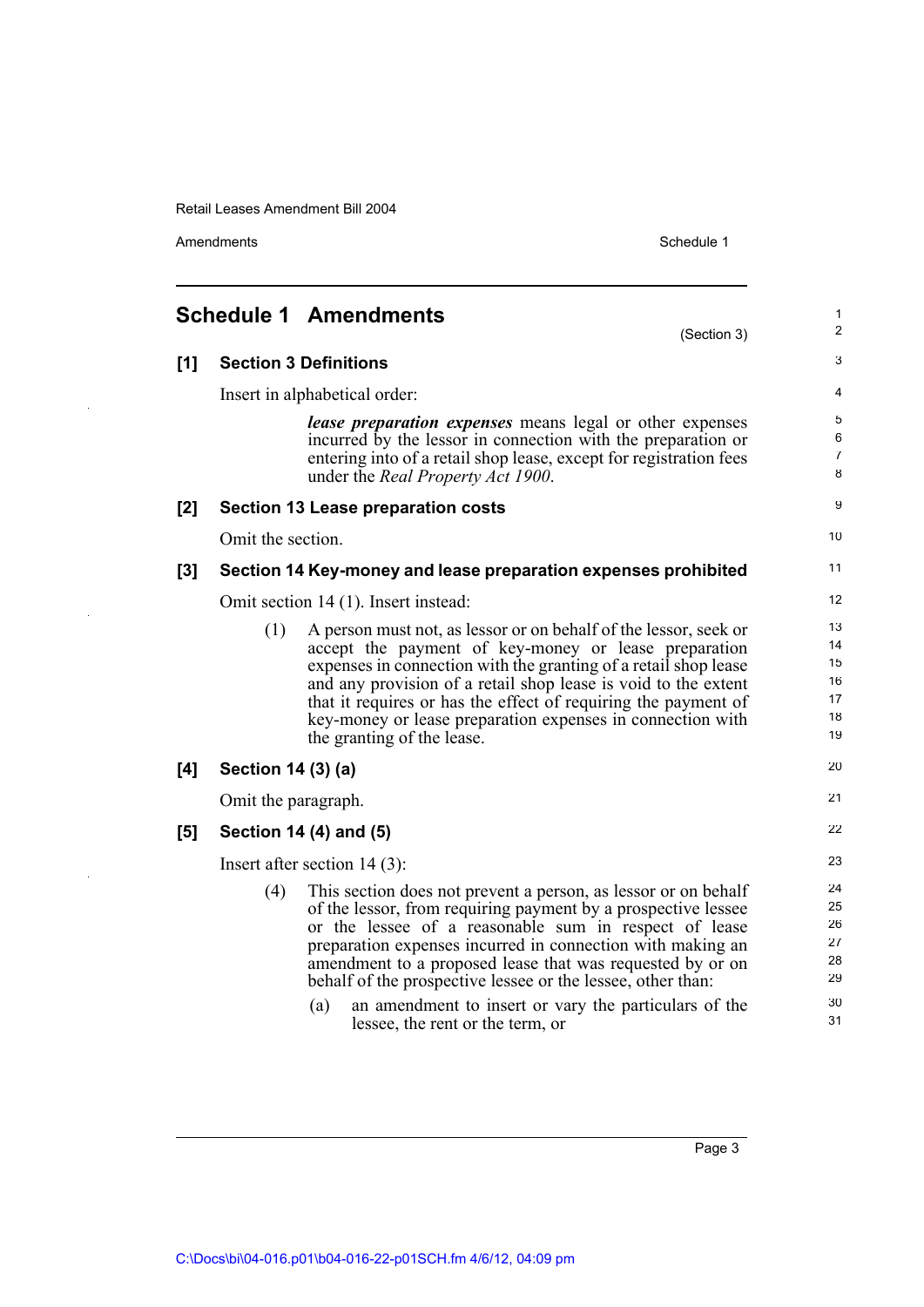Schedule 1 Amendments

|     |                     | (b)<br>an amendment to remedy a failure by or on behalf of the<br>lessor to include or omit a term of the proposed lease<br>that was, at the time of the failure to include or omit,<br>agreed between the lessor and the proposed lessee or<br>lessee to be included in or omitted from the proposed<br>lease, or<br>an amendment requested before the lessor is given a<br>(c)<br>lessee's disclosure statement under section 11A.                | $\mathbf{1}$<br>$\overline{c}$<br>3<br>$\overline{4}$<br>5<br>6<br>$\overline{7}$<br>8 |
|-----|---------------------|-----------------------------------------------------------------------------------------------------------------------------------------------------------------------------------------------------------------------------------------------------------------------------------------------------------------------------------------------------------------------------------------------------------------------------------------------------|----------------------------------------------------------------------------------------|
|     | (5)                 | If a prospective lessee or the lessee is liable to pay a<br>reasonable sum referred to in subsection (4), the lessor must<br>provide the prospective lessee or lessee with a copy of any<br>account presented to the lessor in respect of those expenses.<br>The prospective lessee or lessee is not required to make any<br>such payment until the lessor has complied with this<br>requirement.                                                   | 9<br>10<br>11<br>12<br>13<br>14<br>15                                                  |
| [6] |                     | Section 27 Estimates of outgoings to be provided by lessor                                                                                                                                                                                                                                                                                                                                                                                          | 16                                                                                     |
|     |                     | Omit section $27$ (c) and (d).                                                                                                                                                                                                                                                                                                                                                                                                                      | 17                                                                                     |
| [7] |                     | Section 45 Key-money and lease preparation expenses for<br>renewal or extension prohibited                                                                                                                                                                                                                                                                                                                                                          | 18<br>19                                                                               |
|     |                     | Omit section 45 (1). Insert instead:                                                                                                                                                                                                                                                                                                                                                                                                                | 20                                                                                     |
|     | (1)                 | A person must not, as lessor or on behalf of the lessor, seek or<br>accept the payment of key-money or lease preparation<br>expenses in connection with the renewal or extension of a<br>retail shop lease and any provision of a retail shop lease is<br>void to the extent that it requires or has the effect of requiring<br>the payment of key-money or lease preparation expenses in<br>connection with the renewal or extension of the lease. | 21<br>22<br>23<br>24<br>25<br>26<br>27                                                 |
| [8] | Section 45 (3) (a)  |                                                                                                                                                                                                                                                                                                                                                                                                                                                     | 28                                                                                     |
|     | Omit the paragraph. |                                                                                                                                                                                                                                                                                                                                                                                                                                                     | 29                                                                                     |
|     |                     |                                                                                                                                                                                                                                                                                                                                                                                                                                                     |                                                                                        |

**[8]**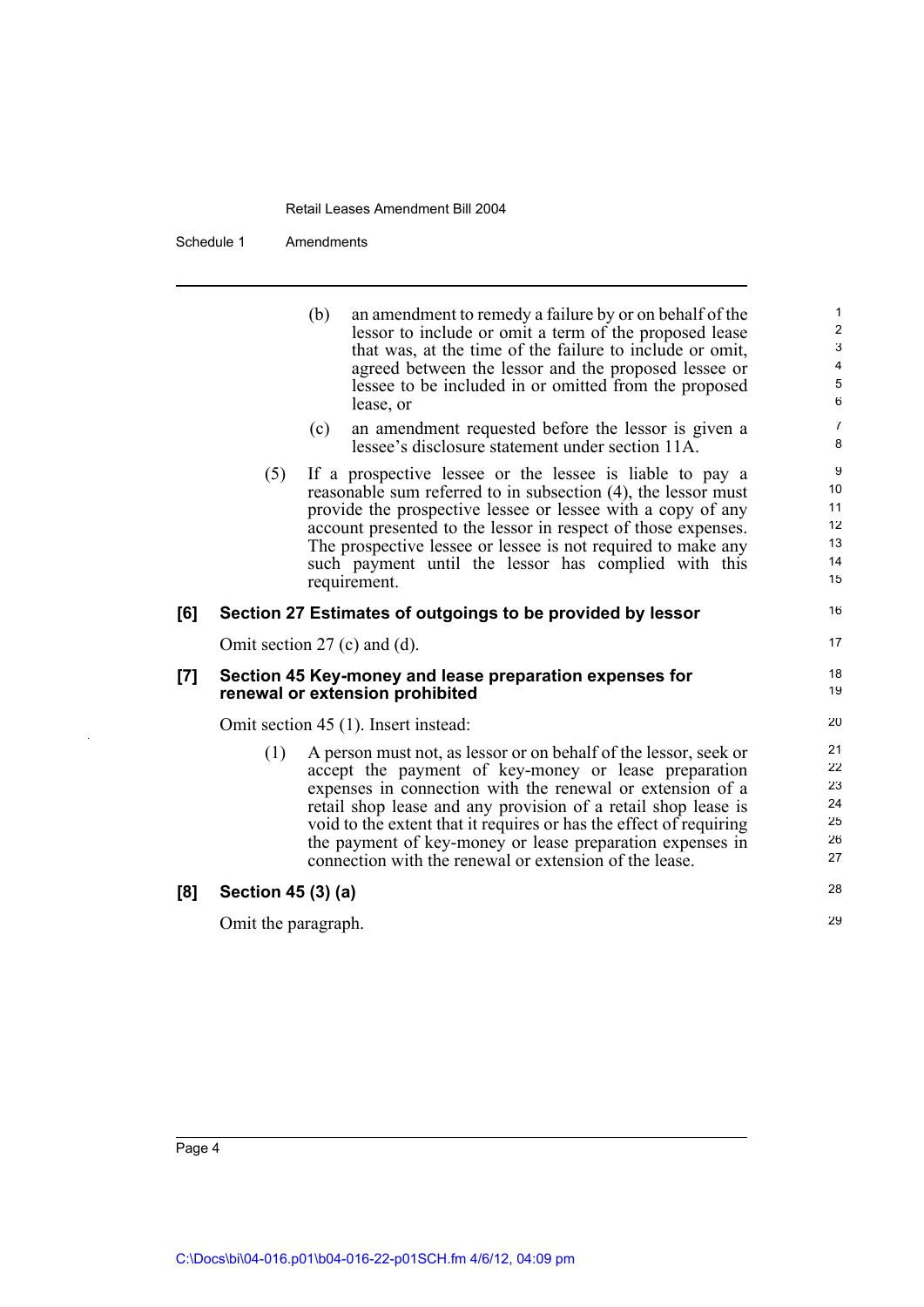Amendments **Schedule 1** Schedule 1

#### **[9] Section 45 (4) and (5)** Insert after section 45 (3): (4) This section does not prevent a person, as lessor or on behalf of the lessor, from requiring payment by the prospective lessee or the lessee of a reasonable sum in respect of lease preparation expenses incurred in connection with making an amendment to a proposed lease, or to a lease as is proposed to be extended, that was requested by or on behalf of the prospective lessee or the lessee, other than: (a) an amendment to insert or vary the particulars of the lessee, the rent or the term, or (b) an amendment to remedy a failure by or on behalf of the lessor to include or omit a term of the proposed lease, or the lease as proposed to be extended, that was, at the time of the failure to include or omit, agreed between the lessor and the proposed lessee or lessee to be included in or omitted from the proposed lease, or the lease as proposed to be extended, or (c) if the amendment is in connection with the renewal of a retail shop lease, an amendment requested before the lessor is given a lessee's disclosure update under section 11A. (5) If a prospective lessee or the lessee is liable to pay a reasonable sum referred to in subsection (4), the lessor must provide the prospective lessee or lessee with a copy of any account presented to the lessor in respect of those expenses. The prospective lessee or lessee is not required to make any such payment until the lessor has complied with this requirement. **[10] Schedule 3 Savings and transitional provisions** Insert at the end of clause 1 (1): *Retail Leases Amendment Act 2004* 1  $\overline{2}$ 3 4 5 6 7 8 9 10 11 12 13 14 15 16 17 18 19 20 21 22 23 24 25 26 27 28 29 30 31 32

Page 5